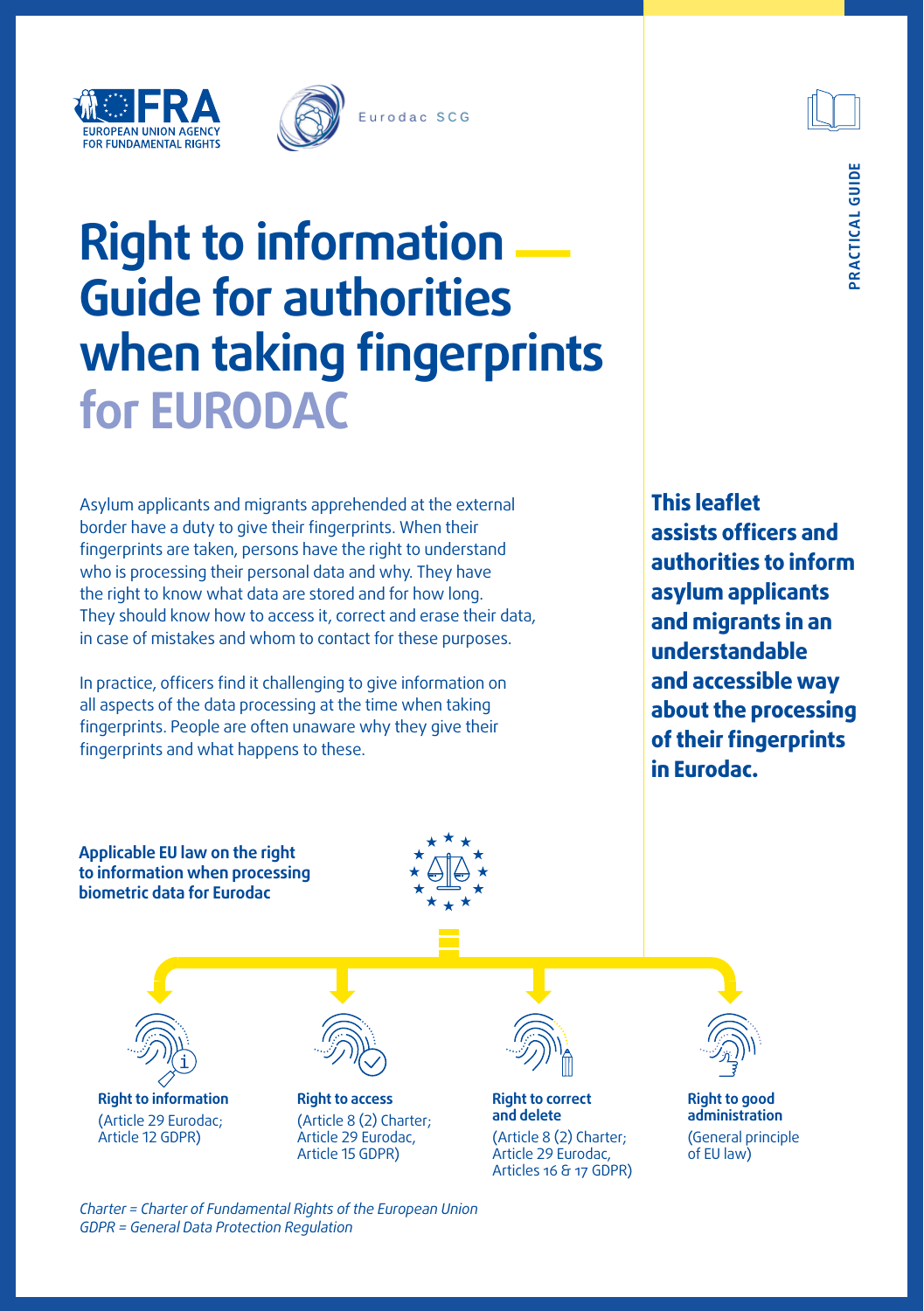## **What is Eurodac?**

**Eurodac stands for** *European Asylum Dactyloscopy* **it stores, processes and compares the fingerprints of asylum applicants and migrants apprehended at the external border.** 

**It helps to identify the EU Member State responsible to examine an asylum claim. In the future, besides fingerprints, it will store the name, the facial image and other personal data.**

# **How to provide information?**

Information must be:

- $\rightarrow$  provided at the time when fingerprints are taken;
- $\rightarrow$  concise, transparent, comprehensible and in easily accessible format;
- $\rightarrow$  written in clear and plain language, adapting this to the needs of vulnerable persons, such as children;
- $\rightarrow$  provided, where necessary, orally;
- $\rightarrow$  in a language that the person understands.

*Source: Eurodac Regulation 603/2013 (Article 29), General Data Protection Regulation 2016/679 (Article 12).*

# **What can you do?**

- $\rightarrow$  Make the [European Commission's standard leaflet](https://ec.europa.eu/home-affairs/system/files/2016-12/guidelines_on_the_implementation_of_eu_rules_on_the_obligation_to_take_fingerprints_en.pdf) [on the Dublin procedure](https://ec.europa.eu/home-affairs/system/files/2016-12/guidelines_on_the_implementation_of_eu_rules_on_the_obligation_to_take_fingerprints_en.pdf) available in relevant languages.
- $\rightarrow$  Develop easy-to-understand material (e.g. leaflets, videos, posters).
- $\rightarrow$  Have the information available electronically and highly visible on the controller's website.
- $\rightarrow$  Repeat information, for example through group information sessions.
- $\rightarrow$  Supply some key information orally in a simple way (e.g. information tagged with the speaker symbol  $\mathbb{F}$ ).

#### **FRA work with asylum applicants notes that information is most effective when:**

- $\rightarrow$  It is provided both in writing as well as orally.
- $\rightarrow$  An interpreter is present or is easy reachable for questions.
- $\rightarrow$  A copy of the personal data collected is provided. This helps to exercise the right to access and the right to delete and correct the data.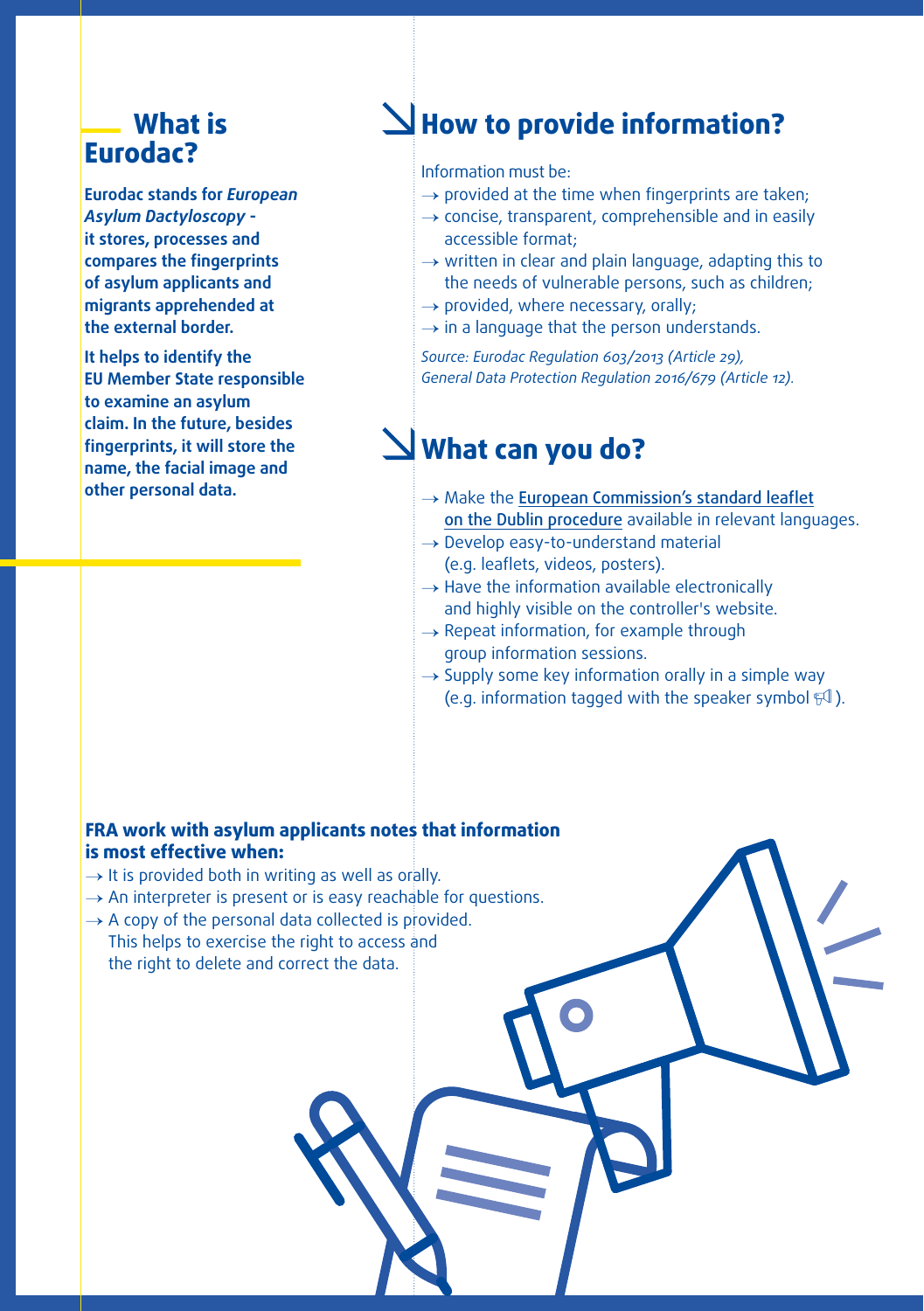# **What information to give?**

EU law requires giving the following information:



#### **Explain that it is an obligation to give fingerprints**

for every asylum applicant and migrant above 14 years of age. These are recorded in an EU fingerprint database (EURODAC).



#### **Explain what is stored**

informed about the importance to provide accurate data. ten digital fingerprints, the gender, the country fingerprinting, the place and date of the asylum application (if applicable). No other personal data are stored. In case more personal data are collected by the authorities, for national purposes, e.g. name or age, migrants should be



#### **Inform that fingerprints are kept for 10 years**

(if asylum seeker) or for 18 months (if an irregular migrant). After that, Eurodac automatically deletes the data.



**Indicate that competent asylum and immigration authorities can access the data.**



#### **Communicate why fingerprints are collected**

For example *''we take your fingerprints to see which EU country is responsible to decide whether you have a right to stay or not. If you move to another EU country without authorization, you risk being sent back to the country where you first registered.''*



#### **Indicate that the police and the European Agency for Law Enforcement Cooperation (Europol) can access the data under strict conditions.**

This is to prevent, detect, and investigate terrorist and other serious criminal offences. The country of origin cannot access the data.

**WEP** written information  $\mathbb H$  oral information



#### **Supply information on the person's rights:**

**― to access and obtain a copy of the data and to correct and delete it, if there are mistakes**

#### **Inform about the procedure to follow:**

whom to contact, how and the timeline of a response. The data controller is in charge.

**― to make a complaint.** 

#### **Inform about the procedure to follow:**

for this purpose, provide the contact details of the National Data Protection Supervisory Authority, in charge of protecting the data.